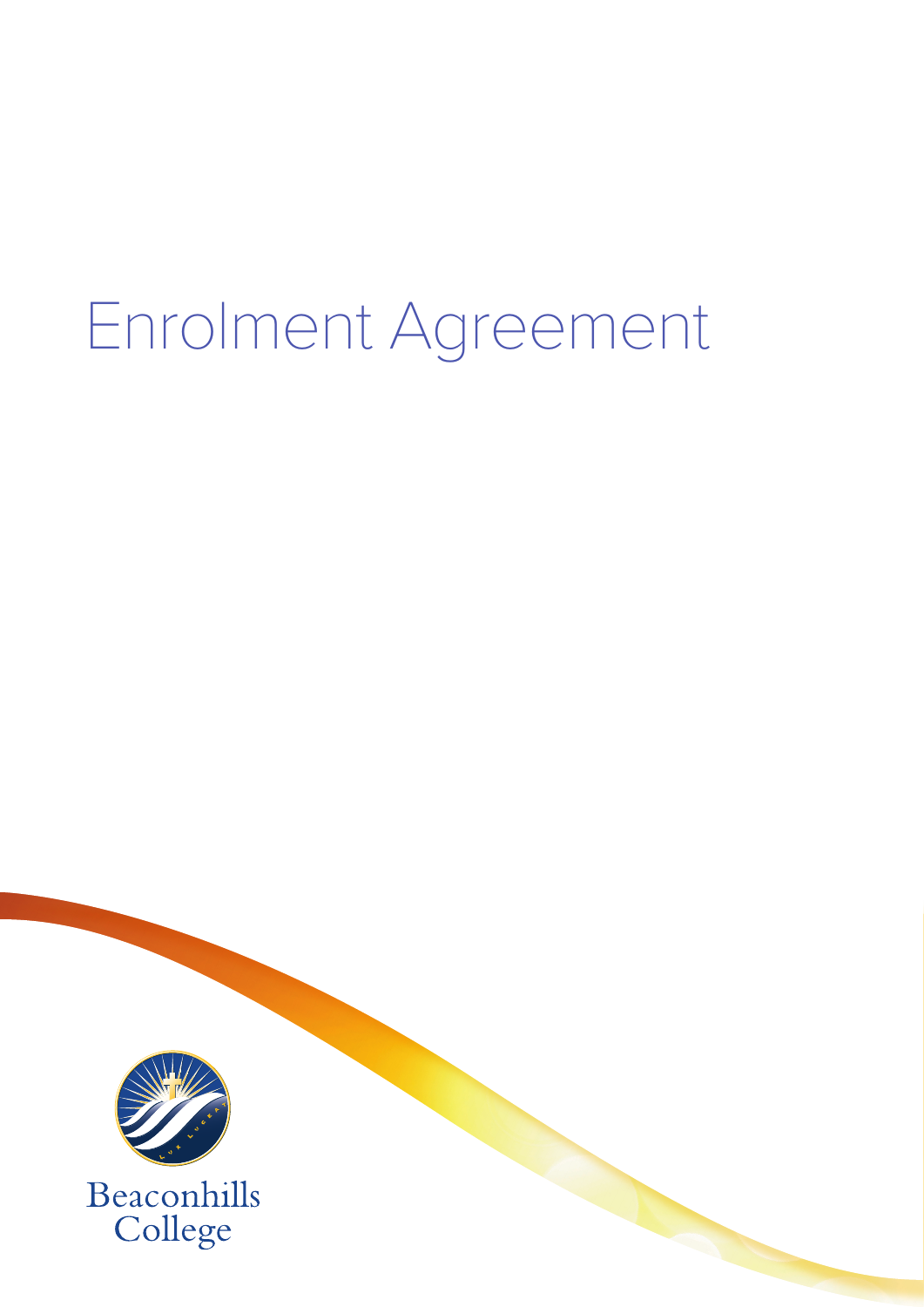### 1. PREAMBLE

This *Enrolment Agreement* (Agreement) is a legal contract between Beaconhills College and the Applicant. The terms and conditions in this Agreement outline the rights and responsibilities of each party. The College reserves the right to exercise discretion in all matters relating to this Agreement.

This Agreement aligns with our three core values of *Respect, Compassion* and *Integrity* and is necessary for the efficient and effective running of the College.

Details on how to apply for a place at Beaconhills College are on the [Enrolment page](https://www.beaconhills.vic.edu.au/enrolment/#how_to_enrol) of the Beaconhills College website. Please note that only online applications are accepted.

2. DEFINITIONS

Agreement means this *Enrolment Agreement*.

Applicant means the person/s set out in the Acceptance of Offer being the Parents and/or Guardian/s of the Student listed in the Acceptance of Offer and if more than one, each of them jointly and severally.

College means Beaconhills College.

College Fee Schedule means the fee schedule found under [Enrolment](https://www.beaconhills.vic.edu.au/enrolment/#enrolment_fees) on the College's website as updated from time to time.

Enrolment Fee means the fees specified in the College Fee Schedule as updated from time to time.

Endowment means a non-refundable payment that each family pays to the College prior to the first child attending. Components of the endowment contribution are directed towards a range of programs, including building works, upgrading of facilities and technology infrastructure. It is a condition of entry that the endowment contribution of \$800 is paid prior to entry, students entering Years 10 – 12 who have no other siblings joining the College, will pay a pro-rata endowment amount:

- Year 10 entry, \$600
- Year 11 entry, \$400
- Year 12 entry, \$200

Enrolment Confirmation Deposit (ECD) means the amount paid to accept an offer of place. To confirm acceptance of place, subject to interview with the Campus Principal or delegate, an Enrolment Confirmation Deposit of \$1000 is required for entry to the Early Years' Discovery Program through to Year 12.

#### Enrolment Confirmation Deposit – Child Care (Seedling Program)

An Enrolment Confirmation Deposit (ECD) of \$500 must be paid to accept an offer of place in the Seedling Program. This amount is credited to tuition fees when the Student starts Prep. If a family declines an offer of place in the Discovery Program at Beaconhills the ECD of \$500 will be credited to their final account.

For families who continue from Seedling to Discovery, a second ECD payment of \$500 is required in the June before moving into the Discovery Program.

Student means the Student named in the Acceptance of Offer.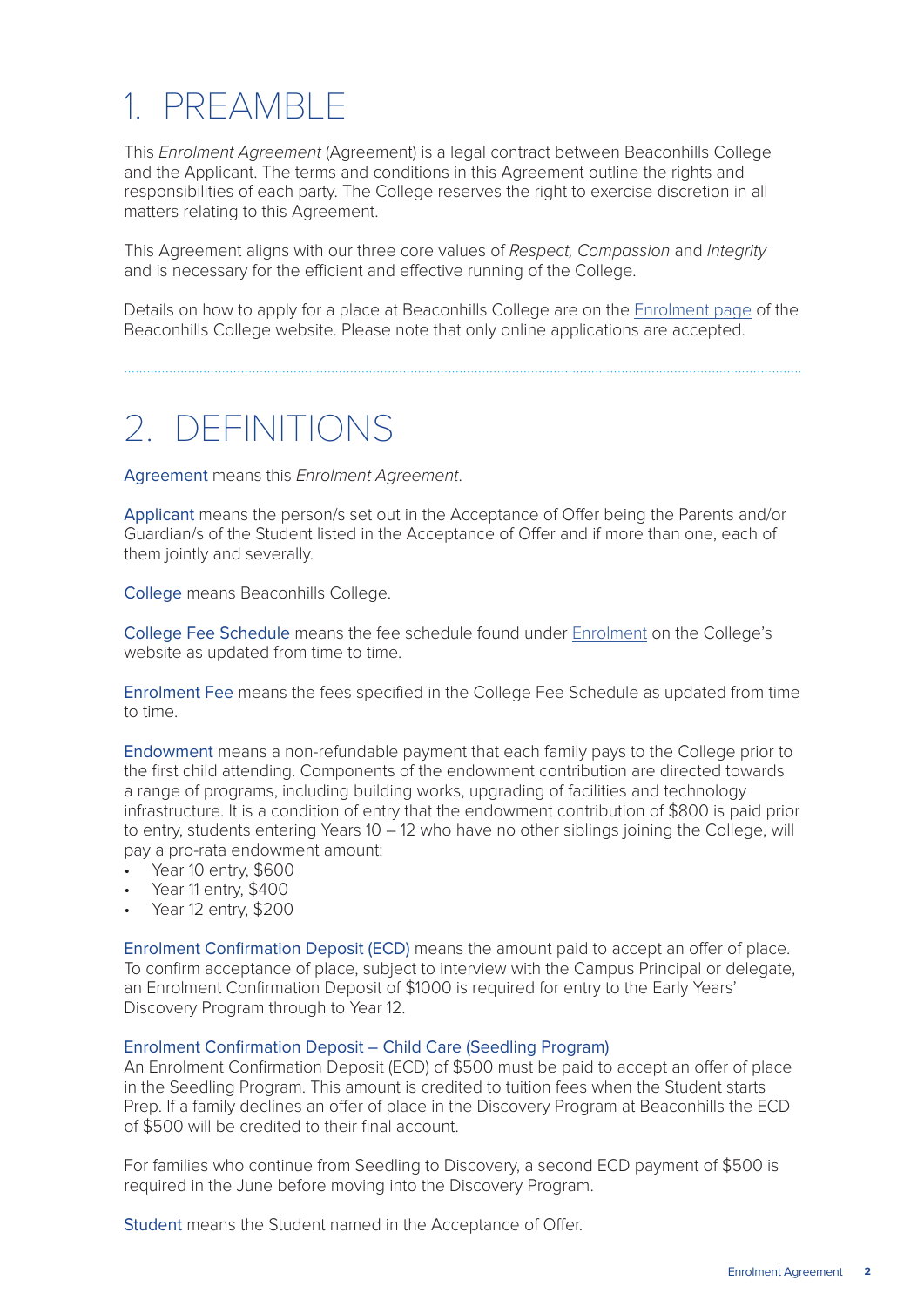# 3. EDUCATIONAL SERVICES

- a. The College provides educational services that are within the scope of the College's registration as amended from time to time.
- b. The document *[Welcome to Beaconhills: Our educational services](https://www.beaconhills.vic.edu.au/app/uploads/2021/05/Welcome-to-Beaconhills.pdf)* is available on the Beaconhills College website and has detailed information on the College's educational services across all year levels. This encompasses curriculum, assessment and reporting, provision for students with individual and/or language needs, extra-curricular opportunities, camps, excursions and wellbeing programs including counselling services. The document *[Welcome to Beaconhills: Our](https://www.beaconhills.vic.edu.au/app/uploads/2021/05/Welcome-to-Beaconhills.pdf)  [educational services](https://www.beaconhills.vic.edu.au/app/uploads/2021/05/Welcome-to-Beaconhills.pdf)* forms part of this Agreement.
- c. By signing this Agreement, the Applicant agrees to comply with the College's rules, regulations, policies and procedures which may be amended from time to time at the College's absolute discretion orally or in writing.

# 4. CHILD SAFE COMMITMENT

Beaconhills College has committed to a Child Protection Program designed to maintain a child safe environment and to embed an organisational culture of child safety within the College community. The program ensures compliance with the Victorian Child Safe Standards and related child protection laws and applies to all staff, volunteers, Board members and College contractors.

5. DISCLOSURE

- a. The Applicant acknowledges that as a condition of the enrolment process, they must disclose to the College any medical, special needs, emotional or wellbeing concerns relating to the Student. This is to ensure that the College can best meet the needs and requirements of each child in the context of College operations and curriculum.
- b. The College reserves the right to request and obtain any further information relating to the Student as the College deems necessary, including but not limited to all academic information, school reports, maternal nurse reports, specialist or paediatric reports, doctors' medical declarations or recommendations of care, immunisation certificates, anaphylaxis or asthma management plans, NAPLAN reports and all other reports relating to the Student, if applicable.
- c. The Applicant acknowledges and agrees that a failure to provide full and proper disclosure to the College of any of the above may result in the immediate termination of this Agreement by the College.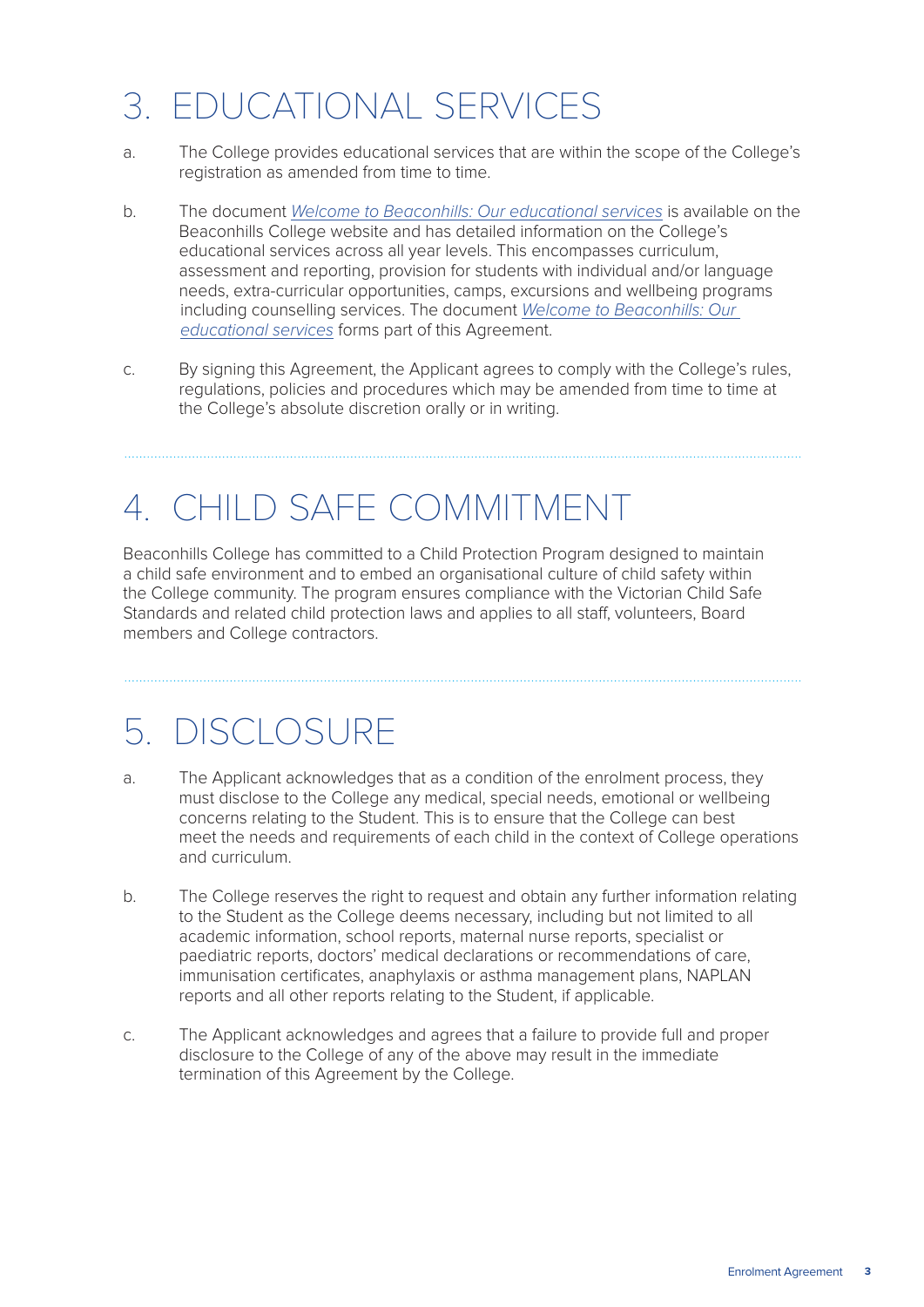### 6. COURT ORDERS AND PARENTING PLANS

- a. The Applicant is required and hereby agrees to provide copies of all existing court or parenting orders at the time of enrolment and during the period of enrolment. The College will make best endeavours to adhere and comply with such orders.
- b. The provision of false or misleading information in relation to the living arrangement or guardianship of the Student may result in the College, at their sole discretion, suspending the Student or terminating this Agreement.
- c. Parents will ensure they act in good faith and remain amicable in relation to the wellbeing of the child, and information the College requires to meet its duty of care obligations to the child.
- d. Unless and until such time as the College is provided with copies of court or parenting orders, the College is entitled to proceed and act on the basis that each of the Student's parents has equal rights and responsibilities in relation to the Student.

### 7. CODES OF CONDUCT

- a. The College's *Parent/Guardian Code of Conduct* and *Student Code of Conduct* are [available here](https://www.beaconhills.vic.edu.au/policies/) on the College website and the BeaconNet portal. Both the *Parent/ Guardian Code of Conduct* and the *Student Code of Conduct* form part of this Agreement.
- b. The Applicant acknowledges that they have read and understood the *Student Code of Conduct* and supports its implementation.
- c. The Applicant acknowledges that they have read and understood the *Parent/ Guardian Code of Conduct*. It is expected that parents enter into a partnership with the College for the benefit of the Student and that they commit to the College's values.
- d. Any updates to the *Parent/Guardian Code of Conduct* or *Student Code of Conduct*  will be communicated through parent newsletters.
- e. In signing the *Enrolment Agreement*, the Applicant acknowledges that a breach of College policies or *Student Code of Conduct* by the Student, or breaches of the *Parent/Guardian Code of Conduct* by the Applicant, may lead to disciplinary action, such as suspension of the Student and/or termination of the Student's enrolment and therefore termination of this Agreement.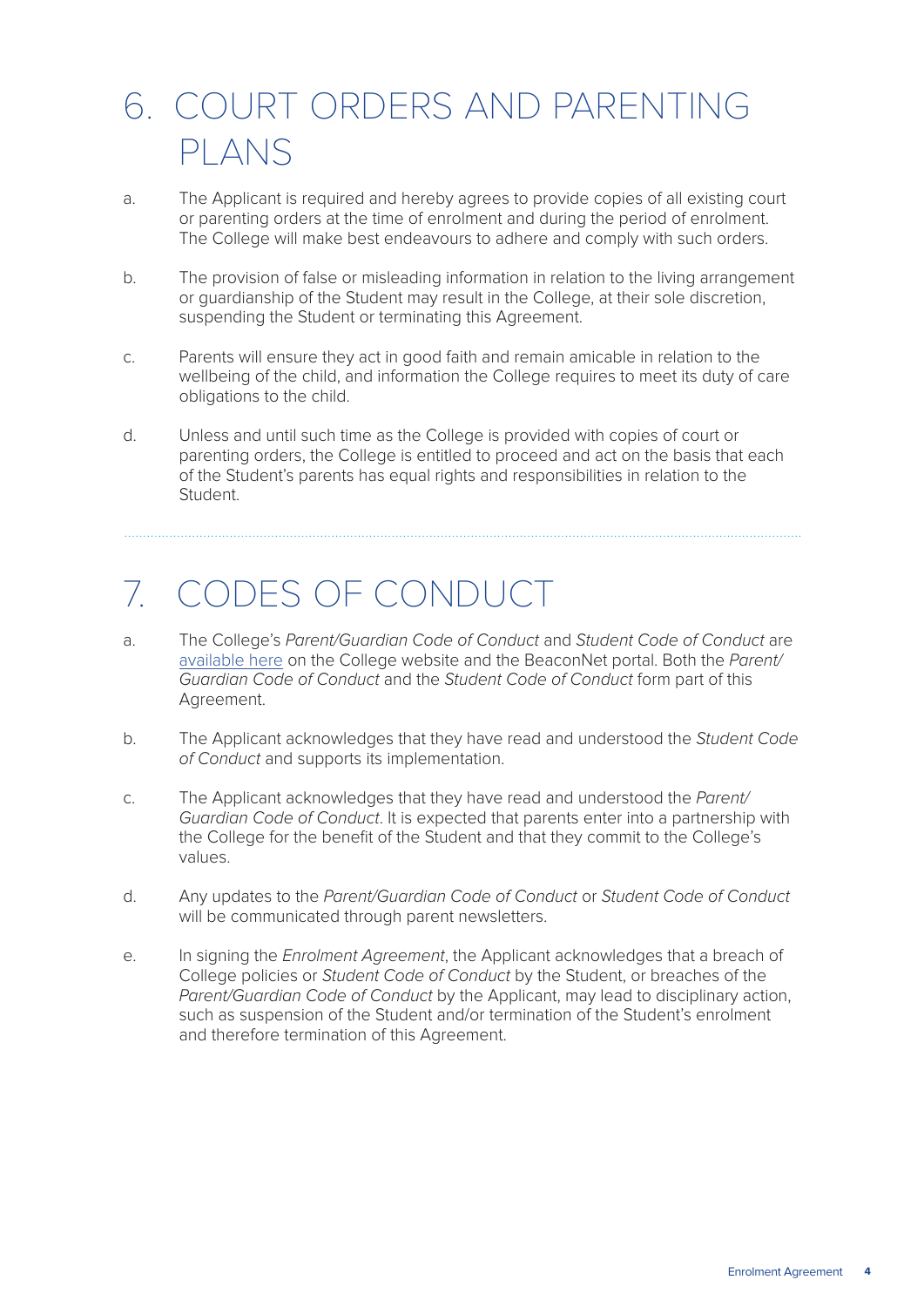### 8. FEES AND ACCOUNTS

- a. All information relating to fees can be found in the College Fee Schedule under [Enrolments](https://www.beaconhills.vic.edu.au/enrolment/#enrolment_fees) on the College's website as updated from time to time. The College Fee Schedule forms part of this Agreement.
- b. The College Fee Schedule for Years Prep-12 and Little Beacons Learning Centres is updated biannually. The Applicant should also note the information relating to the College's Capital Levy and Parental Assistance Program in the College Fee Schedule.
- c. The fees outlined in the College Fee Schedule cover all compulsory programs as well as subject levies, excursions, incursions and core outdoor education experiences.
- d. Upon accepting the offer of enrolment, the Applicant:
	- i. Shall be liable for the Enrolment Fee at the current rate and agrees to pay all fees and charges levied by the College on the date as set out by direct debit in accordance with the Direct Debit Agreement and College Fee Schedule published by the College from time to time, unless alternative arrangements have been pre agreed in writing between the Applicant and the College;
	- ii. Must pay the Enrolment Confirmation Deposit; and
	- iii. Must pay the Endowment.

### 9. FEE DISCOUNT

a. Fee discounts apply for the third, fourth and subsequent children provided the students are attending the College concurrently. To be eligible for this discount you must be the full fee payer of at least three students attending the College. The fee for the third child will be discounted by 25 per cent and fees for the fourth and subsequent children will be discounted by 50 per cent. Requests for sibling discounts should be forwarded to the finance department on [beaconhillsaccounts@beaconhills.vic.edu.au](mailto:beaconhillsaccounts%40beaconhills.vic.edu.au?subject=Sibling%20discount) for assessment.

### 10. FEE PAYMENT

- a. It is a condition of entry into the College that fees are paid by direct debit (with the exception of the Annual Payment in Advance option).
- b. All families must enter into a *Direct Debit Agreement*, which will be provided by the College's finance department. The *Direct Debit Agreement* forms part of this Agreement.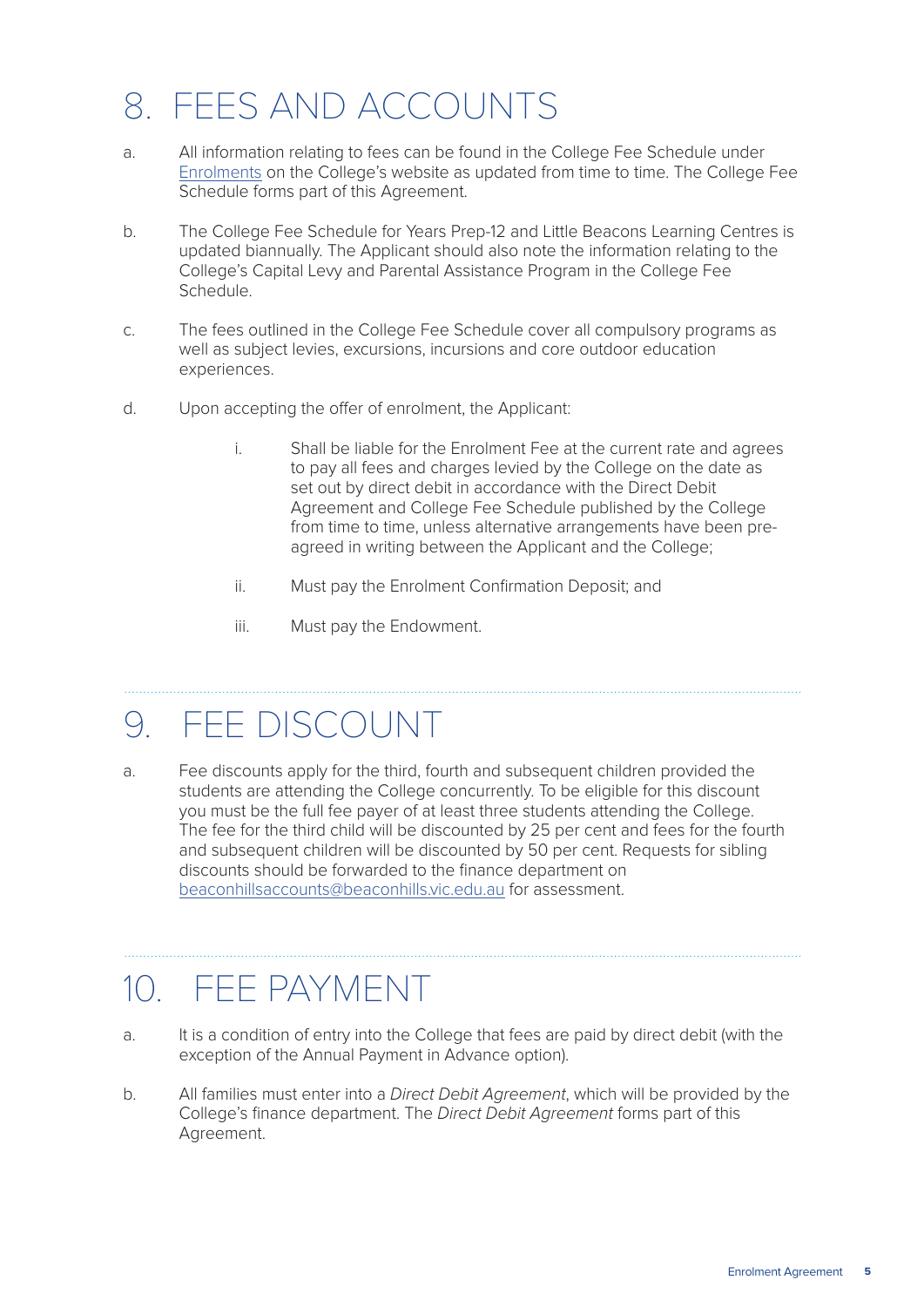### 11. NON-PAYMENT OF FEES

- a. The Student will not be permitted to enter a new term while any part of the fees or charges for the previous billing period remain paid, unless otherwise agreed in writing by the College.
- b. If, by the end of any school term, any part of the fees or charges levied by the College remain unpaid, the College will issue the Applicant with a notice requiring the payment of any outstanding amount to be made within fourteen (14) days of the notice.
- c. If, at the expiration of the fourteen (14) day notice period referred to in Clause 11 (a), the Applicant has not made payment of the outstanding fees or charges and no alternative arrangement has been agreed upon by the College, the College may in its absolute discretion immediately terminate this Agreement.
- d. If an alternative payment plan arrangement has been agreed upon by the College for the payment of any outstanding fees or charges and that payment plan is breached by the Applicant, the College shall, in addition to the notice referred to in Clause 11 (b), issue a further notice requiring payment of the outstanding fees or charges within fourteen (14) days.
- e. Any overdue fees or charges may result in late fees, suspension or loss of enrolment, the exclusion of the Student from certain activities at the College's discretion or the permanent exclusion from the College.
- f. The College reserves the right to seek to recover any outstanding fees or charges plus legal costs by referring the matter to their legal representatives, at which time the Student's enrolment with the College will be immediately terminated. The College's rights in this respect are unaffected by the fact that the family of the Student has departed the College.
- g. All parties who are signatories to the Acceptance of Offer Agreement are jointly and severally liable for all debts for fees.

12. FORFEITURES

#### Prep-Year 12

a. If a family decides not to proceed with an accepted place and withdraws before 31 March in the year before joining the College, \$500 (50%) of the Enrolment Confirmation Deposit is refundable. After this date, no refund will be given and the full amount of \$1000 is forfeited.

#### Seedling (Little Beacons)

b. If, after paying the Enrolment Confirmation Deposit, a family withdraws from an accepted place in Seedling, the Enrolment Confirmation Deposit of \$500 will be forfeited in full. Withdrawals before starting in the Seedling Program are to be emailed to the enrolment department [enrol@beaconhills.vic.edu.au.](mailto:enrol%40beaconhills.vic.edu.au?subject=Withdrawls%20before%20starting%20Seedling%20Program)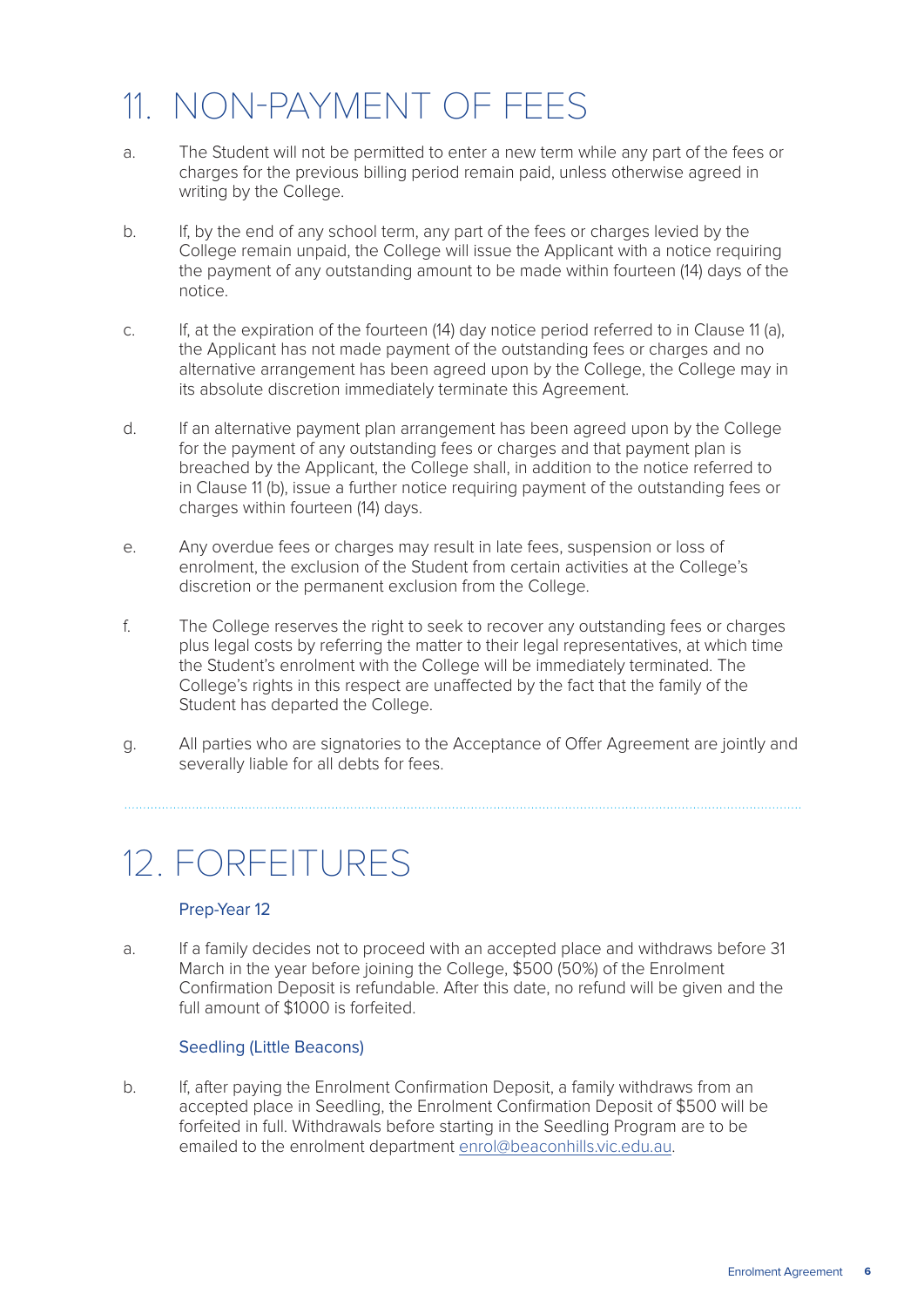#### Discovery (Little Beacons)

c. If a family decides not to proceed with an accepted place and withdraws before 31 March in the year before joining the College, \$500 (50%) of the Enrolment Confirmation Deposit is refundable. After this date, no refund will be given and the full amount of \$1000 is forfeited. If a family decides not to accept a place in Prep at the College, the full amount of \$1000 will be credited to their final account.

### 13. DEFERRALS

If a family wishes to defer to a future enrolment year, the full amount of the Enrolment Confirmation Deposit may be rolled-over to a nominated future year level application. The roll-over of an Enrolment Confirmation Deposit to a future year does not guarantee a place will be available in the nominated future year level. If another offer is made in the nominated future year and that offer is declined, or the family withdraws from an accepted place in a future year, forfeitures will apply as outlined above.

### 14. WITHDRAWAL

If the Applicant wishes to withdraw the Student from the College:

- a. This Agreement will be terminated;
- b. Any fees payable to the date of the end of term must be paid in full notwithstanding the withdrawal;
- c. In the event that this Agreement needs to be immediately terminated, then payment of a term's fees in lieu will be at the absolute discretion and authority of the Executive Principal.
- d. In the event that the Student withdrawing from the College has a scholarship with the College, the terms and conditions contained in the Scholarship will apply. The terms and conditions are available upon request by emailing [enrol@beaconhills.vic.edu.au](mailto:enrol%40beaconhills.vic.edu.au?subject=Scholarship%20terms%20and%20conditions) and are also provided at the time the scholarship is entered into; and
- e. The notice periods outlined in Clause 15 will apply.

### 15. WITHDRAWAL NOTICE

#### Prep-Year 12

- a. An Applicant of a Student in Prep-Year 12 wishing to withdraw the Student from the College must give a minimum of one complete term's notice to the Executive Principal via email at [enrol@beaconhills.vic.edu.au](mailto:enrol%40beaconhills.vic.edu.au?subject=one%20complete%20term%27s%20notice)
- b. Failure to provide such notice will require payment of one term's fees in lieu of notice.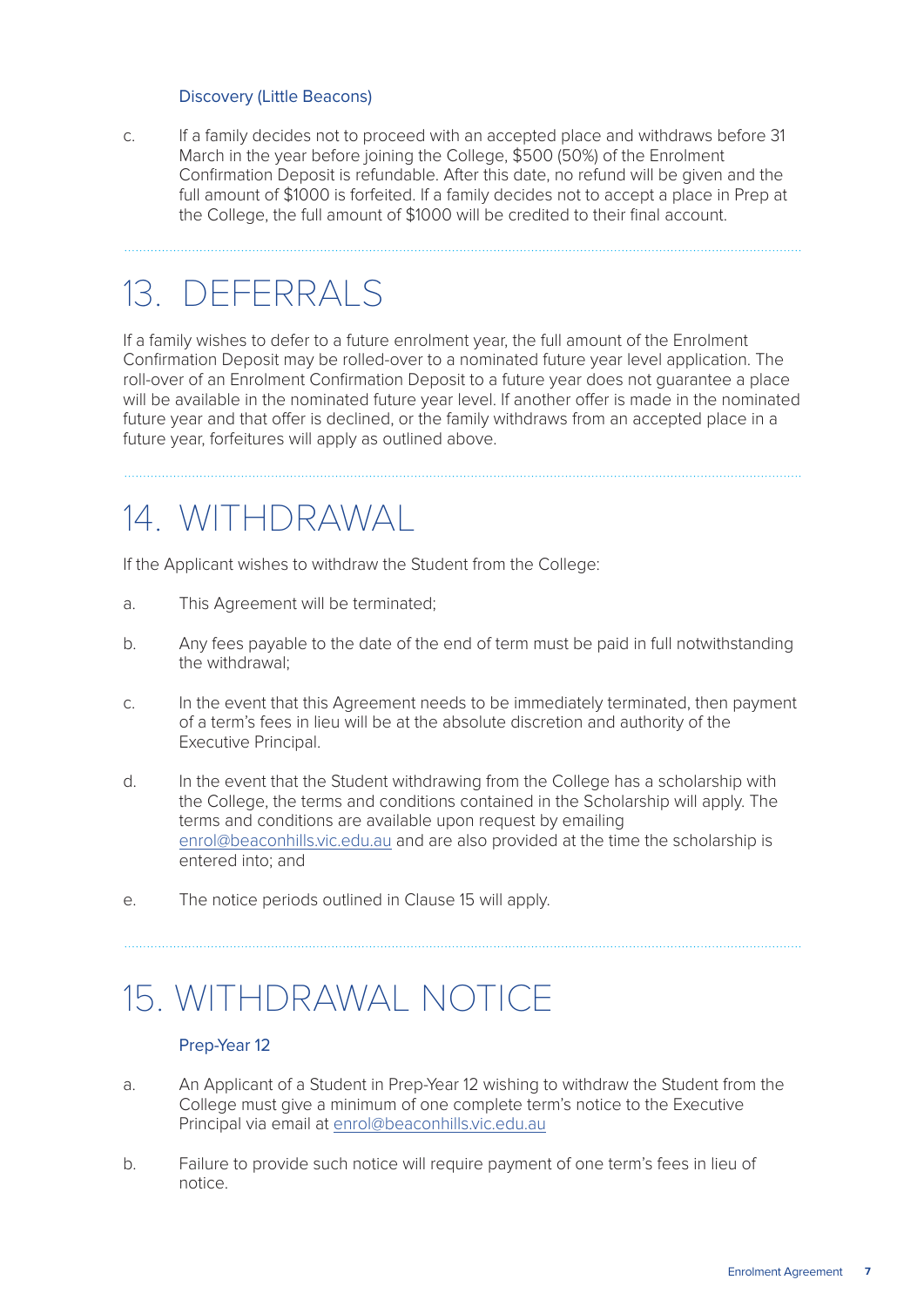#### Seedling (Little Beacons)

- a. An Applicant of a Student in Seedling at Little Beacons wishing to withdraw the Student from the College must give a minimum of three weeks' notice to the Executive Principal at [enrol@beaconhills.vic.edu.au](mailto:enrol%40beaconhills.vic.edu.au?subject=three%20weeks%27%20notice%20%28Seedling%29)
- b. Failure to provide such notice will require payment of three weeks fees in lieu of notice.
- c. If the required notice period is provided the ECD payment of \$500 is refundable and will be credited against outstanding fees.
- d. If a family withdraws from an accepted place in the Seedling Program and wishes to defer to a future enrolment year, the full amount of the ECD may be rolled-over to a nominated future year level application.
- e. Childcare benefits are not claimable for fees charged in lieu of notice.

#### Discovery (Little Beacons)

- a. An Applicant of a Student in Discovery at Little Beacons wishing to withdraw the Student from the College must give a minimum of one complete term's notice to the Executive Principal at [enrol@beaconhills.vic.edu.au](mailto:enrol%40beaconhills.vic.edu.au?subject=one%20complete%20term%E2%80%99s%20notice%20%28Discovery%20Program%29)
- b. Failure to provide such notice will require payment of one term's fees in lieu of notice.
- c. Childcare benefits are not claimable for fees charged in lieu of notice.

### 16. SUSPENSION AND EXPULSION

- a. The Applicant acknowledges that the College's *Suspension and Expulsion Policy* and *Student Discipline Policy* forms part of this Agreement.
- b. If the College determines that there are grounds to suspend or expel a Student, the Applicant will be contacted by the campus Principal, Executive Principal or Business Manager.
- c. In the event the Student is suspended, all fees are due in full and must be paid to the College, subject to the Executive Principal's discretion, irrespective of the term of the suspension of the Student.
- d. In the event of the Student being expelled, all fees are due in full up until the date of the expulsion and becomes immediately payable to the College. Any fees paid to the College for the balance of the school year shall be refunded to the Applicant.
- e. The *Suspension and Expulsion Policy* is available on the BeaconNet Portal or upon request.
- f. In the event that the Applicant wishes to appeal the termination of this Agreement, the complaints process is available [here](https://www.beaconhills.vic.edu.au/policies/)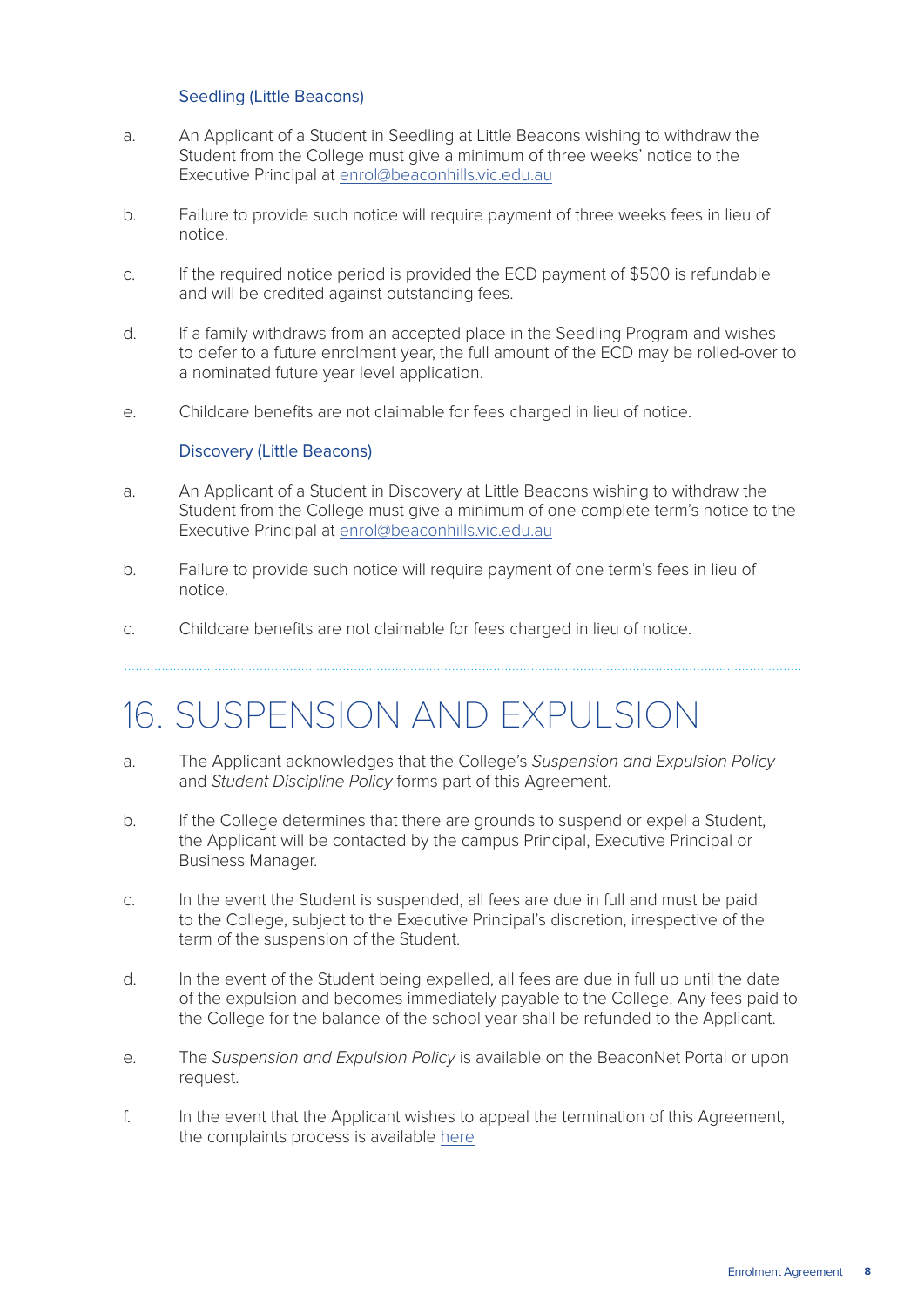## 17. TERMINATION OF ENROLMENT AGREEMENT

- a. In accordance with the provisions of this Agreement and its terms and conditions;
- b. By the College in accordance with the *Parent Code of Conduct*;
- c. By the College in accordance with the *Student Code of Conduct*;
- d. By the College in the event of expulsion of the Student or otherwise in accordance with the *Suspension and Expulsion Policy* or the *Student Discipline Policy*;
- e. By the College in accordance with Clause 6, Clause 18 (c) or Clause 19(c) or any other relevant provision of this Agreement; or
- f. As permitted by law.

# 18. STUDENT ATTENDANCE, PARTICIPATION AND PLANNED EXTENDED LEAVE OF ABSENCE

- a. The College expects and encourages the Student to attend the College on the dates and between the hours advised by the College.
- b. In addition, the Student must attend and participate in all College-related activities which may be held before or after normal school hours such as outdoor education programs.
- c. The College will follow up any unexplained absences of the Student. Any continued absences or unexplained absences may lead to a termination of this Agreement at the sole discretion of the College.
- d. If planned extended leave is requested for extended periods of time, any request must be made in advance and to the Campus Principal. The granting or nongranting of any extended leave shall have no affect on the Applicant's obligation to make payment of the fees pursuant to this Agreement.

### 19. UNIFORM

- a. The Applicant acknowledges that the College's Uniform Policy forms part of this Agreement.
- b. It is a condition of this Agreement that the Student wears the Beaconhills College uniform from the day the Student commences with the College in accordance with the Uniform Policy and the guidelines contained therein relevant to their age group.
- c. A breach of this Clause 19 may result in the suspension or expulsion of the Student or the termination of this Agreement at the discretion of the College.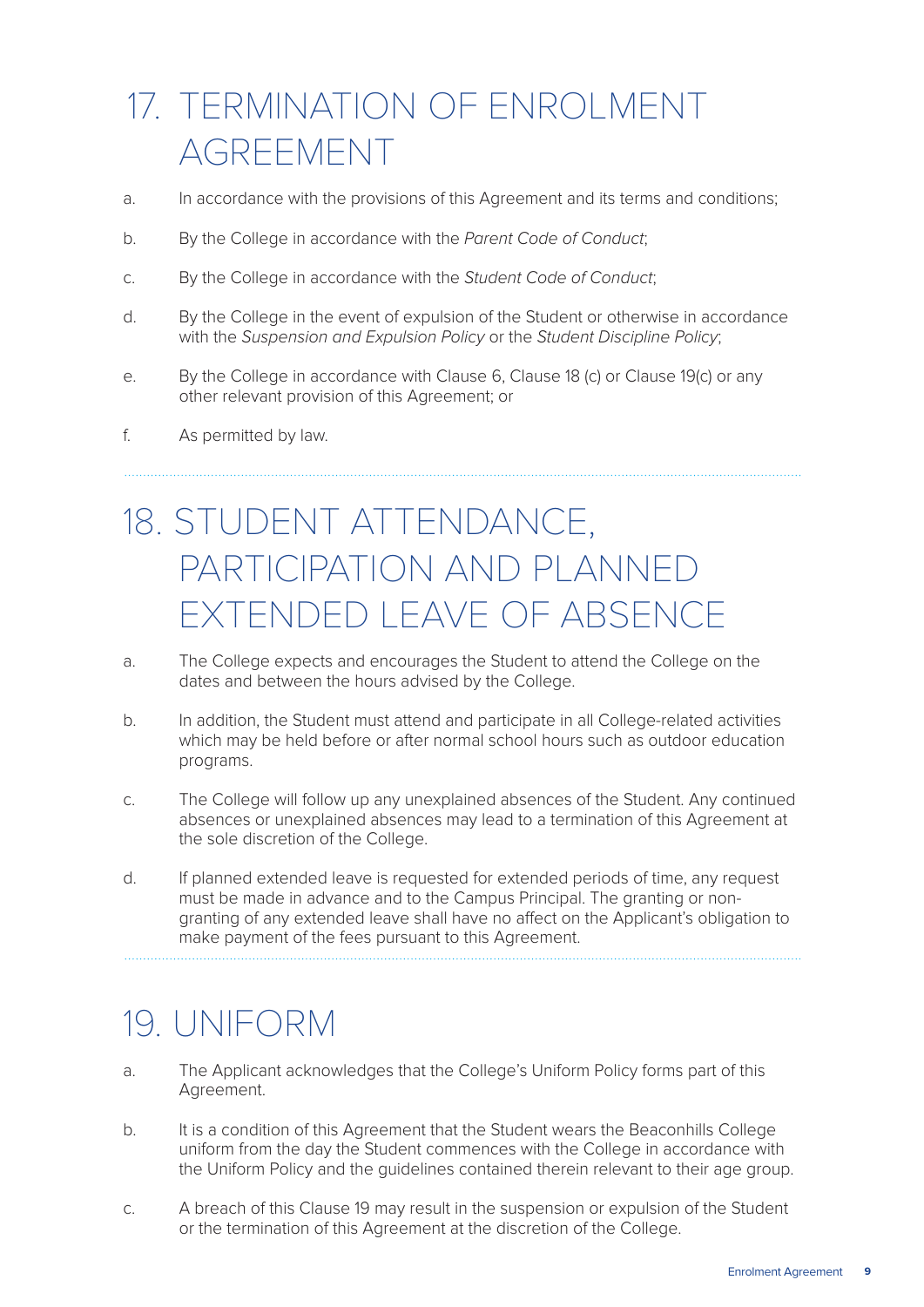# 20.INTERNET ACCEPTABLE USE AGREEMENT

- a. Each section of the College has an Internet *Acceptable Use Agreement* phrased in language suitable for each age group. Each of the Internet *Acceptable Use Agreements* are distributed to parents and form part of this Agreement.
- b. For Years 3-12, it is a condition of this Agreement that the Student and the Applicant understand and agree to the Internet *Acceptable Use Agreement* each year.
- c. It is a condition of this Agreement that Parents who use and access the BeaconNet portal read, understand and sign the *Parental Usage Agreement*, which forms part of this Agreement.

### 21. PERSONAL POSSESSIONS

- a. It is the responsibility of the Student and/or the Applicant to take care of any personal possessions belonging to the Student and/or the Applicant including but not limited to sporting equipment, electronic devices, clothing and musical instruments.
- b. The College is not liable for any loss or damage to the property referred to in Clause 21(a).
- c. The Applicant hereby agrees to indemnify the College for any loss or damage to College property arising from the use or possession of the equipment referred to in Clause 21(a).

### 22. STUDENT OUTCOMES

- a. In accepting the Student for enrolment, the College makes no warranties or representations of any kind with respect to the Student achieving any particular outcomes or achievements, including but not limited to academic outcomes or achievements.
- b. In accepting the Student for enrolment, the College makes no warranties or representations of any kind that the Student will successfully complete their schooling at the College.

The School encourages the Student to achieve their personal best by partnering with the Applicant but does not make specific promises or representations of any kind regarding specific academic outcomes or individual student achievement, and no such representations are to be implied on the basis of the School accepting the Student for enrolment.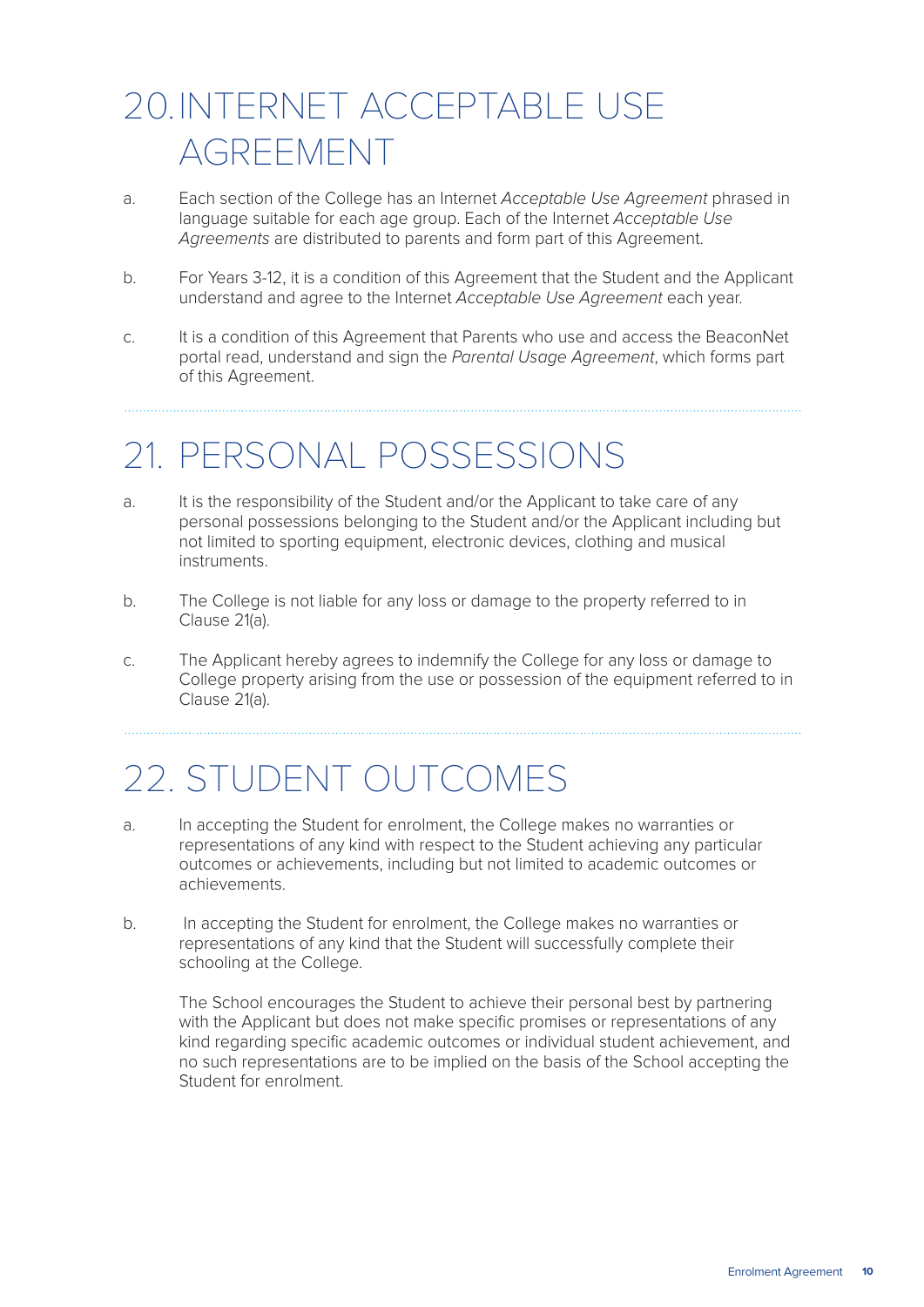# 23.COMMUNICATION

- a. Upon signing this Agreement, the Applicant agrees that any changes in contact details, family circumstances or Student wellbeing/medical details are communicated to the College. Contact details include but are not limited to, first name, surname, residential and postal address, phone numbers and email addresses.
- b. Upon signing this Agreement, the College agrees to ensure regular and relevant communications are made to the signatories of the Acceptance of Offer in regards to events, excursions, incursions, attendances, newsletters, promotional activities and charitable causes.

### 24. GOVERNING LAW

a. This Agreement is governed by the laws of the state of Victoria and all parties irrevocably and unconditionally submit to the exclusive jurisdiction of the courts of Victoria.

### 25.PERSONAL INFORMATION AND PRIVACY

Please refer to the [College Privacy Policy](https://www.beaconhills.vic.edu.au/privacy/), as detailed on the [College website](https://www.beaconhills.vic.edu.au/privacy/), or available in hard copy upon request. The College *Privacy Policy* forms part of this Agreement.